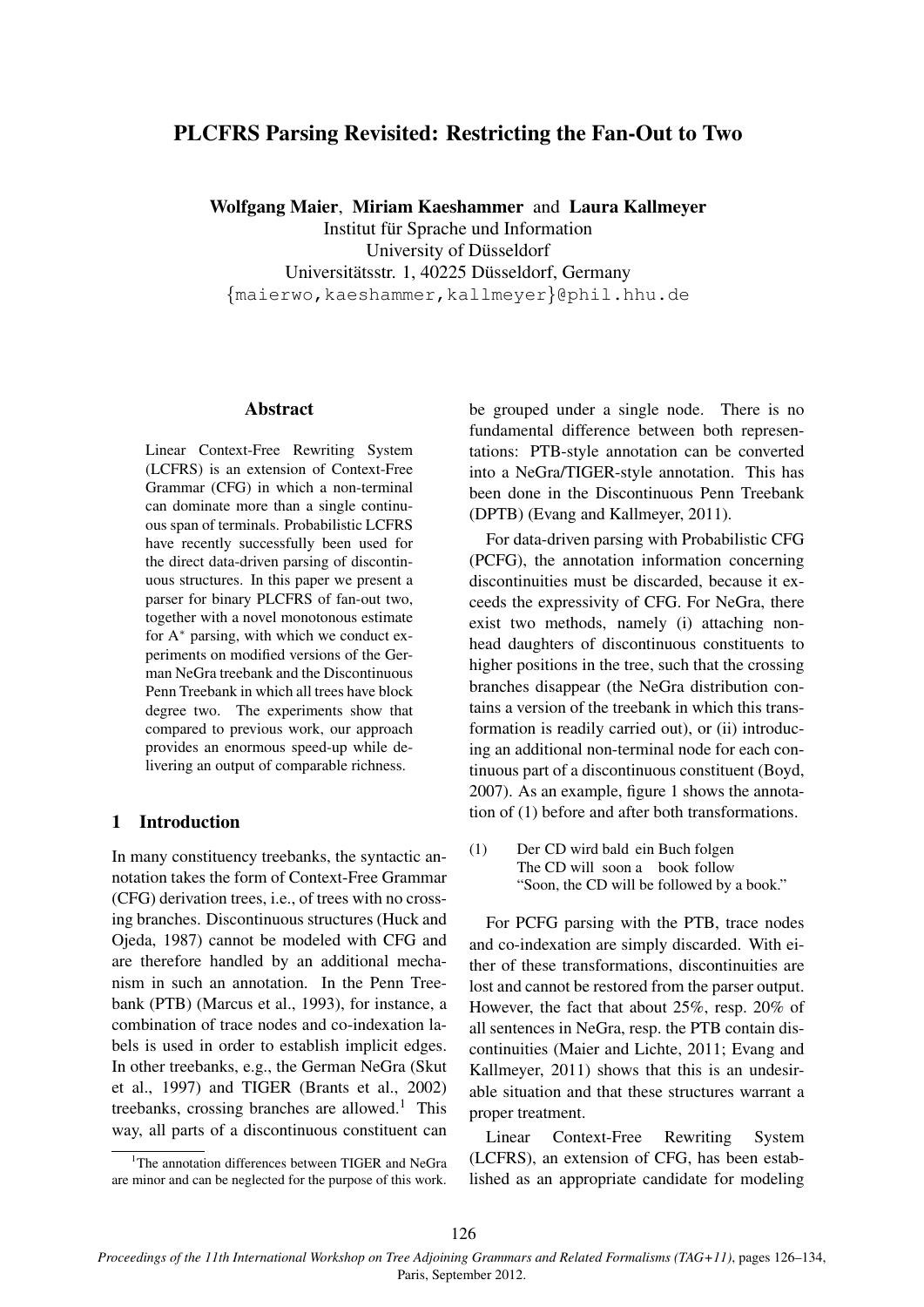

Resolved crossing branches, NeGra distribution



Resolved crossing branches, Boyd (2007)

Figure 1: Crossing branches removal for NeGra. Note that the argument structure is changed as a result of the removal of the crossing branches.

discontinuities (Maier and Lichte, 2011). In LCFRS, a single non-terminal can span  $k > 1$ continuous blocks of a string. A CFG is simply a special case of an LCFRS in which  $k = 1$ . k is called the *fan-out* of the non-terminal, and a corresponding constituent is said to have *block degree* k. It has been shown that probabilistic data-driven parsing on the basis of Probabilistic LCFRS (PLCFRS) is feasible and gives good results while preserving discontinuity information (Kallmeyer and Maier, 2010; Maier, 2010; van Cranenburgh et al., 2011; Evang and Kallmeyer, 2011; van Cranenburgh, 2012; Maier, 2012).

The major problem of PLCFRS parsing is its high computational complexity. A binarized PCFG can be parsed in  $\mathcal{O}(n^3)$ , parsing a binarized LCFRS takes  $\mathcal{O}(n^{3k})$  (Seki et al., 1991), where  $k$  is the fan-out of the grammar (the maximal fan-out of any of its non-terminals). The parsers from the literature allow for an unbounded  $k$ . This leads to parsing times beyond practically acceptable values for sentences longer than 25 to 30 words.

In this paper, our goal is to show that by re-

stricting the block degree, resp. the fan-out to two, (i) one can express almost all the information contained in the discontinuous treebank annotation of NeGra and the DPTB, and (ii) one can obtain a parser which is faster by an order of magnitude.

We proceed as follows. In section 2, we present definitions of PLCFRS, as well as of trees and the notion of block degree. In section 3, we describe how to bring the trees of both the DPTB and NeGra to block degree two. Unlike the transformations used for PCFG parsing, our transformations preserve the discontinuity information in almost all cases. Section 4 introduces PLCFRS as a formalism for data-driven parsing. In section 5, we present a data-driven parser for binary PLCFRS of fan-out two which uses an efficient case-by-case strategy, together with a new outside estimate for A∗ parsing. Section 6 contains experiments on the transformed NeGra as well as on the Discontinuous Penn Treebank. We use both the new parser and rparse, the parser used in our previous work (Kallmeyer and Maier, 2010). Our experiments show that given equal conditions, we achieve an enormous speed-up while obtaining an output of a comparable richness. Finally, section 7 concludes the article.

# 2 Definitions

We notate LCFRS with the syntax of Simple Range Concatenation Grammars (SRCG) (Boullier, 1998), a formalism equivalent to LCFRS.

An LCFRS (Vijay-Shanker et al., 1987) is a tuple  $G = (N, T, V, P, S)$  where a) N is a finite set of non-terminals with a function dim:  $N \to \mathbb{N}$  determining the *fan-out* of each  $A \in N$ ; b)  $T$  and  $V$  are disjoint finite sets of terminals and variables; c)  $S \in N$  is the start symbol with  $dim(S) = 1$ ; d) P is a finite set of rewriting rules

$$
A(\alpha_1, ..., \alpha_{dim(A)}) \to A_1(X_1^{(1)}, ..., X_{dim(A_1)}^{(1)})
$$

$$
... A_m(X_1^{(m)}, ..., X_{dim(A_m)}^{(m)})
$$

where  $A, A_1, \ldots, A_m \in N$ ,  $X_j^{(i)} \in V$  for  $1 \leq$  $i \leq m, 1 \leq j \leq dim(A_i)$  and  $\alpha_i \in (T \cup V)^*$  for  $1 \leq i \leq dim(A)$ , for a *rank*  $m \geq 0$ . For all  $r \in$  $P$ , every variable  $X$  occurring in  $r$  occurs exactly once in the left-hand side (LHS) and exactly once in the right-hand side (RHS). The *rank* of G is the maximal rank of any of its rules, its *fan-out* is the maximal fan-out of any of its non-terminals. If G has rank u and fan-out v, then G is an  $(u, v)$ -LCFRS.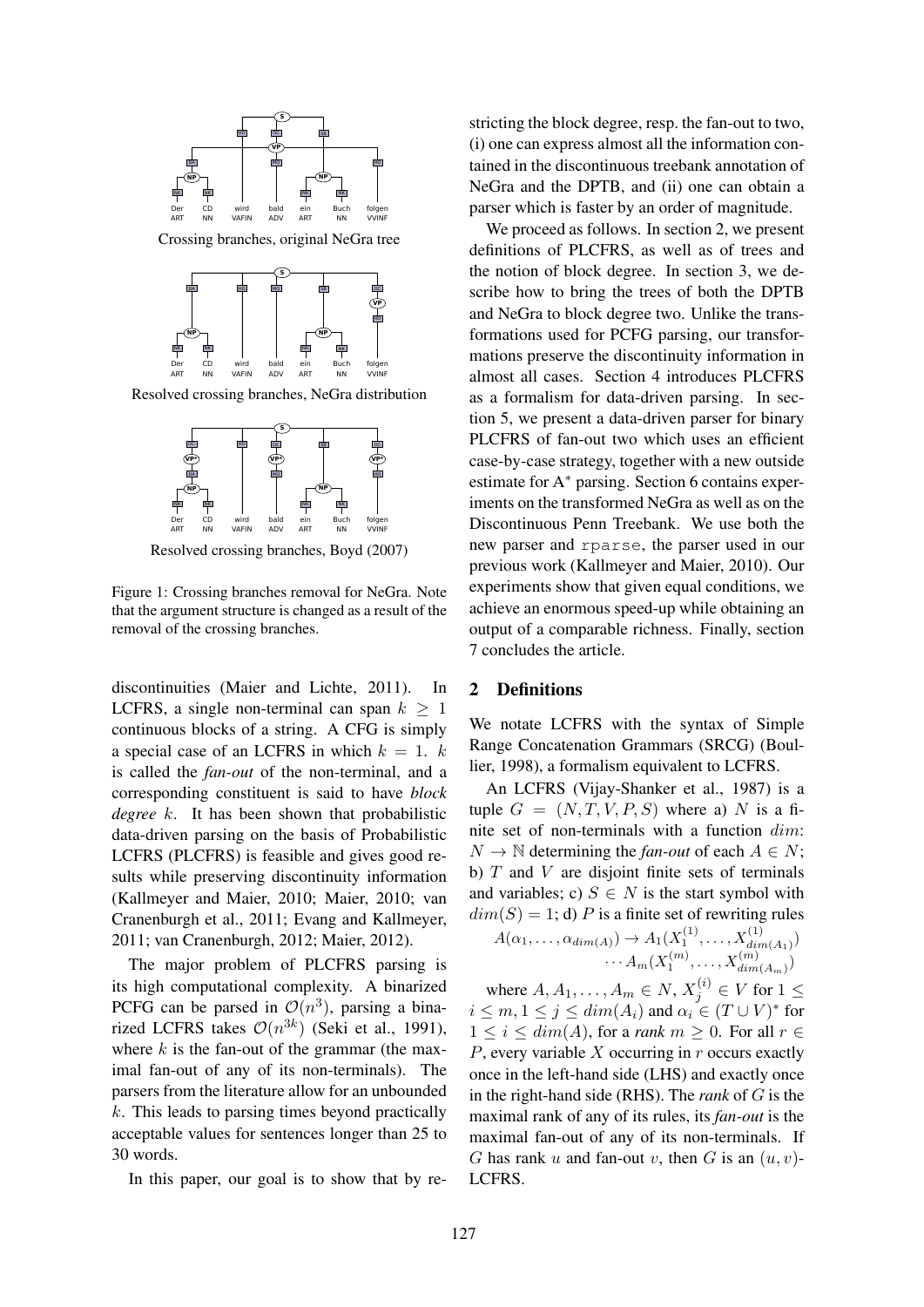| $A(ab, cd) \rightarrow \varepsilon$  | $(\langle ab, cd \rangle$ in yield of A)      |
|--------------------------------------|-----------------------------------------------|
| $A(aXb, cYd) \rightarrow A(X, Y)$    | $(i \in \langle X, Y \rangle)$ in yield of A, |
|                                      | then also $\langle a Xb, cYd \rangle$ in      |
|                                      | yield of $A$ )                                |
| $S(XY) \to A(X,Y)$                   | $(i \in \langle X, Y \rangle)$ in yield of A, |
|                                      | then $\langle XY \rangle$ in yield of         |
|                                      | S)                                            |
| $L = \{a^n b^n c^n d^n \mid n > 0\}$ |                                               |

#### Figure 2: Sample LCFRS

A rewriting rule describes how to compute the yield of the LHS non-terminal from the yields of the RHS non-terminals. The yield of  $S$  is the language of the grammar. See figure 2 for a sample LCFRS.

A *probabilistic LCFRS* (PLCFRS) is a tuple  $\langle N, T, V, P, S, p \rangle$  such that  $\langle N, T, V, P, S \rangle$  is a LCFRS and  $p : P \rightarrow [0..1]$  a function such that for all  $A \in N$ :  $\Sigma_{A(\vec{x}) \to \vec{\Phi} \in P} p(A(\vec{x}) \to \vec{\Phi}) = 1$ .

A *tree* over a sentence  $w = w_1 \cdots w_n, n \ge 1$ , is a labeled ordered directed graph  $\mathcal{D} = (V, E, r)$ with V a set of nodes,  $E: V \times V$  a set of edges and  $r \in V$  a single dedicated root node, where every  $v \in V \setminus \{r\}$  has exactly one incoming edge and r has no incoming edges. All  $v_l \in V$ with no outgoing edges are called *leaves* or *ter* $minus$ , and  $V_l$  is the set of all leaves or terminals. The *labeling* of  $D$  is given by a function  $\Lambda: V \to N \cup \{1, \ldots, n\}$ , where N a set of non-terminal labels, for all  $v_i \in V_l$ ,  $1 \leq i \leq n$ ,  $\Lambda(v_i) = i$ , and for all  $v \in V \setminus V_i$ ,  $\Lambda(v) \in N$ . The function  $\pi$  gives the *yield* of the node; more precisely, for all  $v \in V$ ,  $\pi(v) = \{i \in \Lambda(u) \mid$  $u \in V$  is a leaf and there is a  $\langle v, u \rangle \in E^*$ . The *ordering* of  $D$  is given by the relation  $\prec$  which is such that for all  $v_1, v_2, v_1 \prec v_2$  iff  $min(\pi(v_1)) \le$  $min(\pi(v_2)).$ 

The yield *blocks* of v are given by a partition of  $\pi(v)$  into maximal continuous sequences of integers. The *block degree* of v is the number of blocks of v, its *gap degree* is its block degree minus one. A gap of v is a tuple  $(i, k)$  such that  $i \in \pi(v)$ ,  $k + 1 \in \pi(v)$  and  $j \notin \pi(v)$  for  $i+1 \leq j \leq k$ .

#### 3 Treebanks with Block-Degree Two

### 3.1 Removing Spurious Gaps

In the DPTB as used by Evang and Kallmeyer  $(2011)$ ,<sup>2</sup> the maximal block degree is three. Motivated by the suspicion (Evang, p.c.) that the cases of block degree three are spurious, i.e., caused only by punctuation, we move all punctuation terminals to the least common ancestor of their resp. left and right non-punctuation terminal neighbors. This is essentially the algorithm of Levy (2005), pp. 163. It leaves us with only 11 sentences containing nodes with more than one (non-spurious) gap. For our experiments, we remove those sentences; an investigation of their properties is left for future work.

In the NeGra annotation, punctuation and a very small number of other elements such as parts of ungrammatical sentences are not included in the annotation, i.e., the corresponding nodes are attached at the root node. They cause a very high, linguistically meaningless block degree of 40. In order to avoid gaps which contain nothing but those elements, we attach them lower. $3$ Since aside from (punctuation) terminals, nonterminals may be concerned, we extend Levy's strategy as follows. Let  $n$  be a node originally attached to the root node, furthermore let  $n_{l_1}, \ldots, n_{l_k}, n_{r_1}, \ldots, n_{r_m}, k, m \ge 0$ , be all left, resp. right siblings of  $n$  for which it holds that both  $S_l = \{ min(\pi(n)) \} \cup (\bigcup_{i=1}^k \pi(n_{l_i}))$  and  $\mathcal{S}_r = \{ max(\pi(n)) \} \cup (\bigcup_{j=1}^m \pi(n_{r_j}))$  are continuous sequences of integers. We select as an attachment target the least common ancestor node of the terminals  $t_l, t_r$  with  $\pi(t_l) = \{ (min(S_l) - 1) \}$  and  $\pi(t_r) = \{(\max(S_r) + 1)\}\.$  If  $t_r$  or  $t_l$  do not exist, we do not move  $n$ . This algorithm improves over the strategy from Maier (2012), pp. 189, in the sense that the latter does not remove all spurious gaps. We call the new strategy  $T_1$ .

#### 3.2 Block Degree Two for NeGra

For NeGra, we introduce a novel series of linguistically motivated transformations which ensures that all resulting trees have block degree two. The block degrees of the treebank after each transformation are listed in table 1.

Verbs There is no consensus about the analysis of German verb phrases (VPs) and auxiliaries in particular, cf. Bouma and van Noord (1998) for a discussion. In the interest of a small block degree of the trees in NeGra, we change the VP anno-

 $2$ Thanks to Kilian Evang for providing us with his original data.

<sup>&</sup>lt;sup>3</sup>This is a necessary preprocessing step for PCFG parsing as well since those elements are equally unattached in the version of NeGra with resolved crossing branches.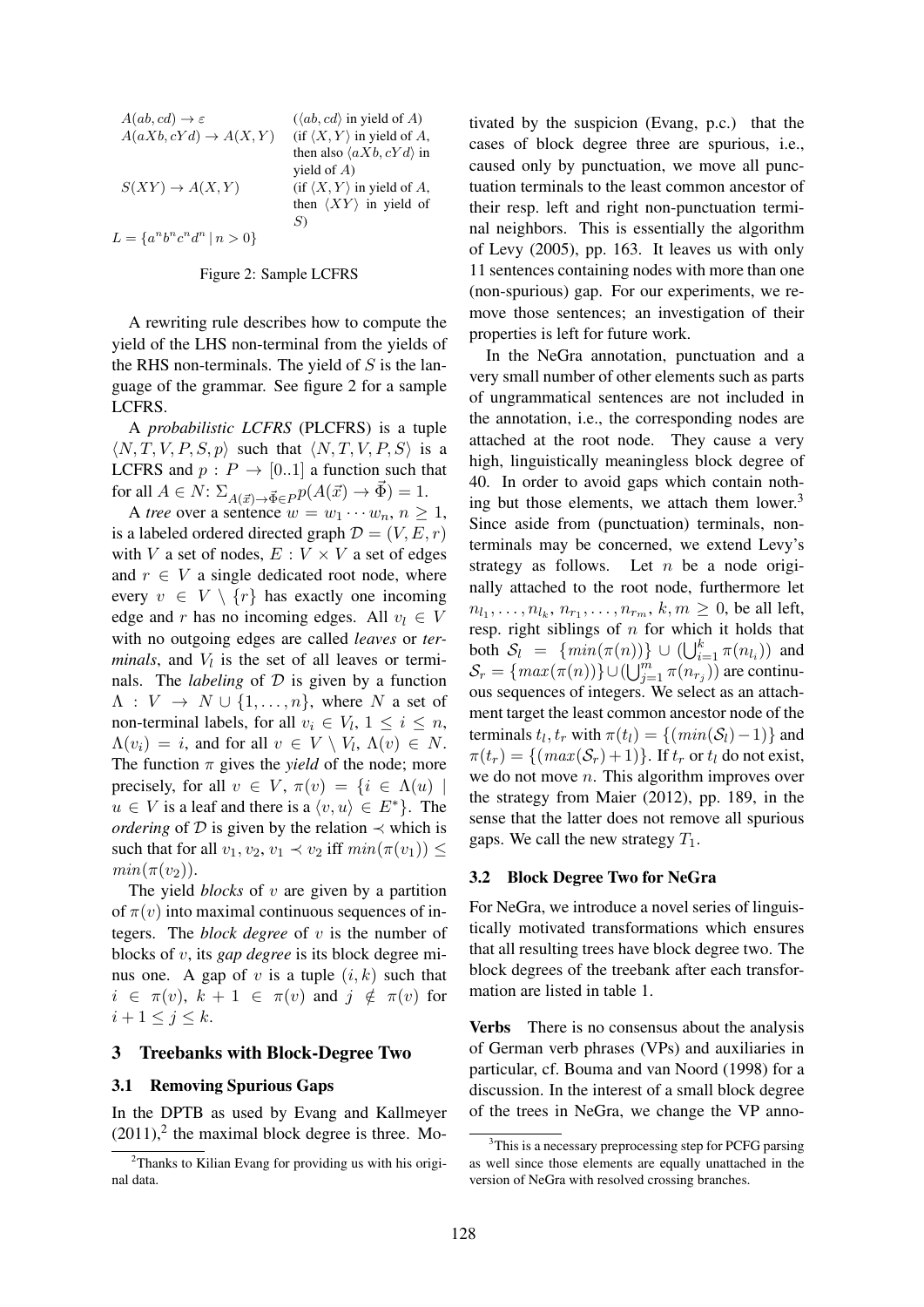

Figure 3: Verb transformation on original tree from fig. 1

tation principles and group auxiliary verbs under the same VP as the corresponding full verb. We furthermore insert a VP for all finite verbs and their dependents except the subject (identified by the labels in the treebank), since in the original NeGra annotation, only non-finite verbs project to a VP. See figure 3 for an example.

The positions of the newly introduced VPs influences the attachment points for the punctuation attachment. As the second transformation  $T_2$  we therefore first perform the verb transformation we just described, followed by  $T_1$ .

Parentheticals Parenthetical sentences such as (2) are annotated as embedding the enclosing sentence and therefore lead to an additional gap in the latter.

(2) . . . , so argumentierten die Richter, . . . ..., as argued the judges, . . . "..., the judges argued, ..."

We structurally identify them (not lexically) and attach them as low as necessary such that they do not create a gap. This is motivated by the annotation of TüBa-D/Z (Telljohann et al., 2012), another German treebank, where parenthetical sentences are left unattached.  $T_3$  consists of  $T_2$ , followed by the parenthetical transformation.

**Remainder** Eventually,  $T_4$  consists of  $T_3$  followed by a transformation inspired by the standard crossing branches resolution for NeGra. We re-attach material to higher positions iff it causes a block degree higher than two. Thereby, we first consider sentential modifiers, then modifiers in general and only finally constituents of any sort.  $T_4$  only treats a tiny fraction of all sentences; however, it does change structures for which a block degree higher than two can be linguistically justified, such as di-transitive adjectives and verbs in particular word order configurations. A more

| <b>Blocks</b> | Orig.          | $T_1$           | $T_2$           | $T_3$           | $T_{4}$         |
|---------------|----------------|-----------------|-----------------|-----------------|-----------------|
| 2             | 7,704<br>5,275 | 14,927<br>4,988 | 10,898<br>9,333 | 10,944<br>9,361 | 10,944<br>9,658 |
|               |                |                 |                 |                 |                 |
|               | 3,585          | 679             | 370             | 297             |                 |
| 4             | 1,917          | 8               |                 |                 |                 |
| 5             | 998            |                 |                 |                 |                 |
| > 6           | 1123           |                 |                 |                 |                 |

Table 1: Number of sentences in NeGra with a certain block degree before and after transformations

careful investigation of  $T_4$  is left for future work.

# 4 PLCFRS for Data-Driven Parsing

LCFRSs can be extracted directly from treebanks with a direct annotation of discontinuities (Maier and Søgaard, 2008). The difference between treebank PLCFRS and PCFG extraction is, intuitively, that in PLCFRS variables are used to describe the blocks which are dominated by a nonterminal. In other words, an argument boundary in a production corresponds to a block boundary of the corresponding non-terminal in the tree, and the fan-out of an extracted rule is equal to the block degree of the treebank non-terminal corresponding to the rule's LHS non-terminal. Consider again the original tree from figure 1. From the discontinuous VP *Der CD . . . bald*  $\ldots$  *folgen* we extract the rule  $VP(X_1, X_2, X_3) \rightarrow$  $NP(X_1)ADV(X_2)VVINF(X_3)$ . The LHS nonterminal has fan-out three due to the fact that the VP has block degree three.

When applied to a treebank of block degree two, the extraction algorithm yields grammars of fan-out two. In order to obtain a  $(2, 2)$ -PLCFRS, i.e., for rank reduction, we use the *optimal binarization* algorithm of Kallmeyer (2010), p. 150, which yields a minimal fan-out, resp. number of variables per binarized rule. As in PCFG parsing, we use markovization (Kallmeyer and Maier, 2010). We use standard Maximum Likelihood estimation. See section 6 for further experimental details.

# 5 A CYK Parser for (2, 2)-PLCFRS

# 5.1 The Parser

Just as Kallmeyer and Maier (2010), we use a probabilistic CYK parser (Seki et al., 1991). The general CYK deduction system is shown in figure 4. Its items have the form  $[A, \vec{\rho}]$ , with  $A \in N$  and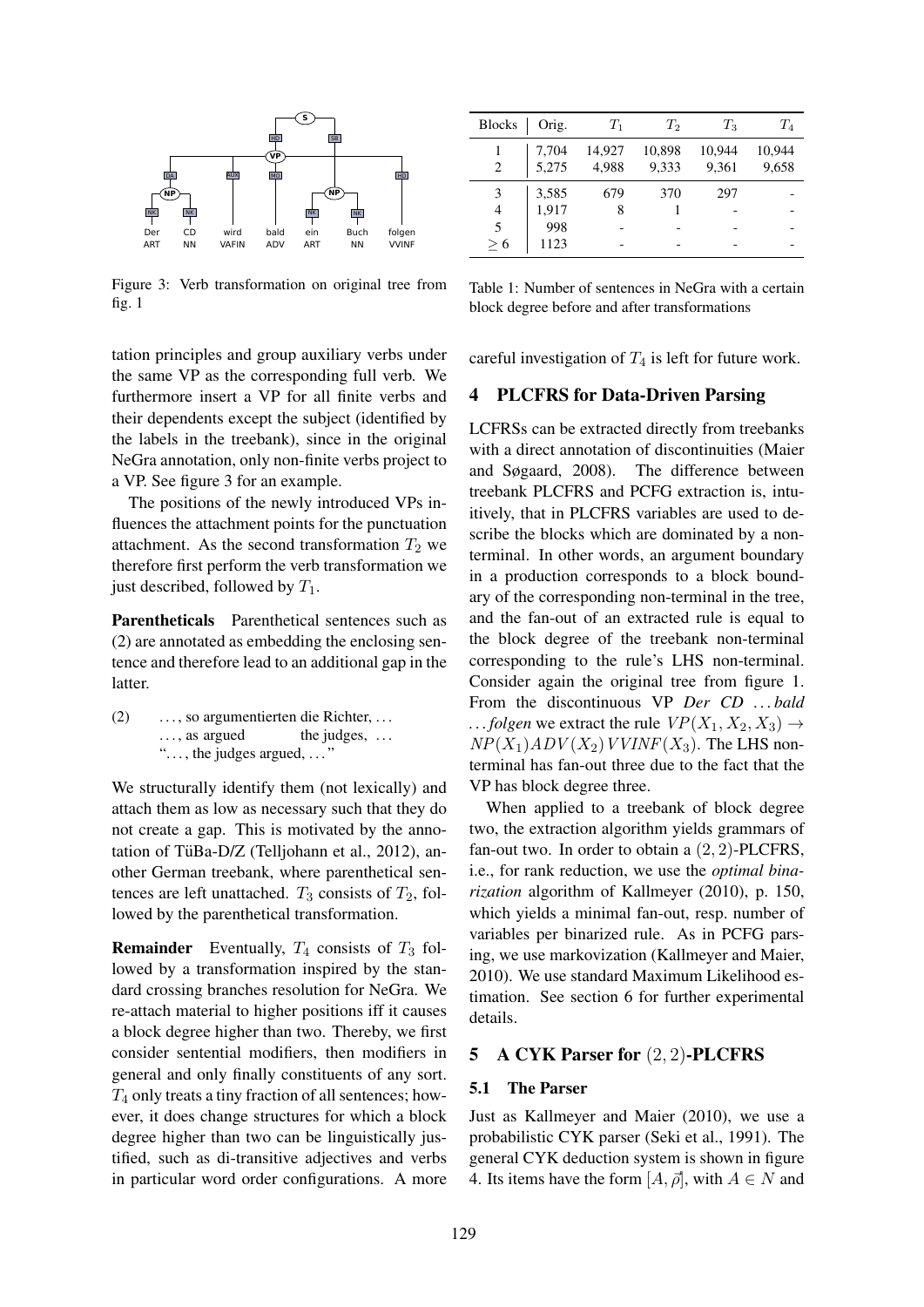\n- Scan: 
$$
\overline{0: [A, \langle \langle i, i+1 \rangle \rangle]}
$$
 *A* POS tag of  $w_{i+1}$
\n- Unary:  $\frac{\text{in} \cdot [B, \vec{\rho}]}{\text{in} + |\log(p)| : [A, \vec{\rho}]} \quad p: A(\vec{\rho}) \to B(\vec{\rho}) \in P$
\n- Binary:  $\frac{\text{in}_B : [B, \rho_B^2], \text{in}_C : [C, \rho_C^{\perp}] }{\text{in}_B + \text{in}_C + |\log(p)| : [A, \rho_A^{\perp}]}$  where  $p: A(\vec{\rho}_A) \to B(\vec{\rho}_B^{\perp})C(\vec{\rho}_C^{\perp})$  is an instantiated rule.  $\text{Goal}: [S, \langle \langle 0, n \rangle \rangle]$
\n

Figure 4: Weighted CYK deduction system for LCFRS

| ID | Type                                 | G <sub>30</sub> T | E30    |
|----|--------------------------------------|-------------------|--------|
| 1  | $A(X) \rightarrow B(X)$              | 49                | 235    |
| 2  | $A(X,Y) \rightarrow B(X,Y)$          |                   | 4      |
| 3  | $A(XY) \rightarrow B(X) C(Y)$        | 14,430            | 11,777 |
| 4  | $A(X,Y) \rightarrow B(X) C(Y)$       | 1,644             | 312    |
| 5  | $A(XYZ) \rightarrow B(X,Z) C(Y)$     | 621               | 205    |
| 6  | $A(X, YZ) \rightarrow B(X, Y) C(Z)$  | 100               | 45     |
| 7  | $A(X,YZ) \rightarrow B(X,Z) C(Y)$    | 142               | 94     |
| 8  | $A(XY,Z) \rightarrow B(X,Z) C(Y)$    | 172               | 10     |
| 9  | $A(XY,Z) \rightarrow B(X) C(Y,Z)$    | 582               | 108    |
| 10 | $A(XY,ZU) \rightarrow B(X,Z) C(Y,U)$ | 7                 | 0      |
| 11 | $A(XY,ZU) \rightarrow B(X,U) C(Y,Z)$ | 0                 | 0      |
| 12 | $A(X,YZU) \rightarrow B(X,Z) C(Y,U)$ | 12                | 3      |
| 13 | $A(XYZ,U) \rightarrow B(X,Z) C(Y,U)$ | 12                | 2      |
| 14 | $A(XYZU) \rightarrow B(X,Z) C(Y,U)$  | 13                | 6      |

Figure 5: LCFRS rule types and numbers of occurrence in binarized grammars (cf. section 6)

 $\vec{\rho}$  a vector of ranges characterizing all components of the span of A. We specify a simpler, specialized deduction system which takes advantage of the fact that due to our maximum fan-out of two, we can rely on only encountering rules of certain forms. The second column of figure 5 schematically displays all 14 different rule types the parser must handle.

In the specialized deduction system, *unary items* now take the form [A, i, j] and *binary items* take the form  $[A, i, j, k, l]$ , where  $A \in N$  and  $i, j$ , resp.  $k, l$  are spans dominated by A with  $0 \leq i \leq j \leq k \leq l \leq n$ . The goal item is  $[S, 0, n]$ . We replace the old Unary and Binary deduction rules in figure 4 with 14 new rules, one per production type. Figure 6 shows the new scan rule and the complete rules for type 1, type 6 and type 10, which should make the basic idea clear. Note that there is no need to refer to instantiations anymore. Our case-by-case strategy is similar to the one employed by Kato et al. (2006).

As in our previous work, we specify the set

Scan: 
$$
\frac{0: [A, i, i+1]}{0: [A, i, i+1]} \xrightarrow{A\text{ POS tag of } w_{i+1}}
$$
  
Complete1: 
$$
\frac{in:[B, i, j]}{in + |\log(p)| : [A, i, j]}
$$
  
where  $p: A(X) \rightarrow B(X) \in P$ .  
Complete6: 
$$
\frac{in_B:[B, i, j, k, l], inc: [C, l, u]}{in_B + inc + |\log(p)| : [A, i, j, k, u]}
$$
  
where  $p: A(X, YZ) \rightarrow B(X, Y)C(Z) \in P$ .  
Complete10: 
$$
\frac{in_B:[B, i, x, k, y], inc: [C, x, j, y, l]}{in_B + inc + |\log(p)| : [A, i, j, k, l]}
$$
  
where  $p: A(XY, ZU) \rightarrow B(X, Z)C(Y, U) \in P$ 

Figure 6: Weighted CYK deduction rules for 2-LCFRS

of parse items using the algorithm of weighted deductive parsing (WDP) (Nederhof, 2003). In WDP, one maintains a priority queue of items, sorted by the resp. Viterbi inside scores. The topmost item is always processed first. WDP guarantees optimality, i.e., that the best parse is found.

### 5.2 A Novel Outside Estimate

One can speed up parsing by adding to the Viterbi inside score of an item an estimate of its Viterbi outside score, in other words, an estimate of the cost of completion of the item to a complete parse. This has proven to be successful for both PCFG (Klein and Manning, 2003) and PLCFRS (Kallmeyer and Maier, 2010). As outside estimate, one uses the outside probability of a summary of the item, i.e., of an equivalence class of parse items. The difficulty for PLCFRS is to choose the summary such that optimality is maintained through the two estimate properties *admissibility* and *monotonicity* (Klein and Manning, 2003).

Here, we present the novel *LN estimate*, which is based on a summary that records only the sum of the span lengths and the length of the entire sentence. It is the first practically computable estimate which allows for maintaining optimality.

The estimate is computed offline up to a certain maximal sentence length  $len_{max}$ . We specify the estimate computation with the deduction system in figure  $7<sup>4</sup>$ . The items have the form  $[X, len, slen]$  with  $X \in N$ ,  $dim(X) \leq len \leq$ slen. The value  $in(X, l)$  for a non-terminal X and a length  $l, 0 \leq l \leq len_{max}$  is an estimate of

 ${}^{4}$ A simpler deduction system for the estimate computation for (2, 2)-LCFRS would be possible as well, along the lines of the simplification of the CYK parser.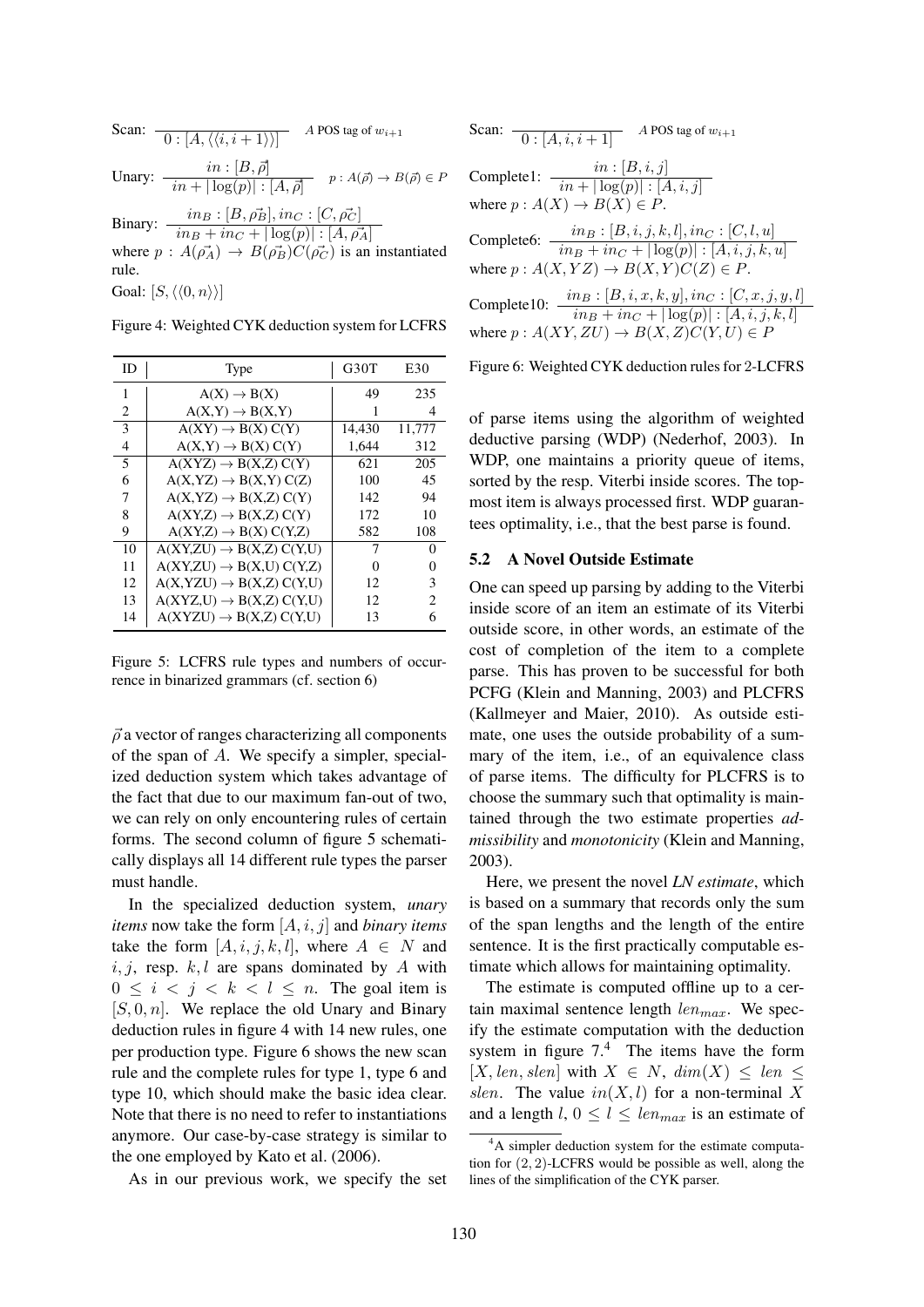Axiom: 
$$
\frac{1}{0:[S, len, len]} \quad 1 \leq len \leq len_{max}
$$

Unary:  $\frac{w:[X,l_X, slen]}{w+|\log(p)|:[A,l_X, slen]}$ where  $p : X(\vec{\alpha}) \to A(\vec{\alpha}) \in P$ 

Binary-right:  $\frac{w:[X, l_X, slen]}{w+in(A, l_X-l_B)+|\log(p)|:[B, l_B, slen]}$ 

Binary-left:  $\frac{w:[X,l_X,slen]}{w+in(B,l_X-l_A)+|\log(p)|:[A,l_A,slen]}$ where, for both rules,  $p: X(\vec{\alpha}) \to A(\vec{\alpha_A})B(\vec{\alpha_B}) \in P.$ 

Figure 7: LN estimate (span and sentence length)

POS tags: 
$$
\frac{in:[B,l]}{0:[A,1]}
$$
 *A* a POS tag  
\n  
\nUnary: 
$$
\frac{in:[B,l]}{in+|\log(p)|:[A,l]} \quad p:A(\vec{\alpha}) \rightarrow B(\vec{\alpha}) \in P
$$
\n  
\nBinary: 
$$
\frac{in_B:[B,l_B], inc:[C,l_C]}{in_B+inc+|\log(p)|:[A,l_B+l_C]}
$$
\nwhere either  $p:A(\vec{\alpha_A}) \rightarrow B(\vec{\alpha_B})C(\vec{\alpha_C}) \in P$  or  
\n $p:A(\vec{\alpha_A}) \rightarrow C(\vec{\alpha_C})B(\vec{\alpha_B}) \in P$ .

Figure 8: Inside estimate with total span length

the inside score of an  $X$  category with a span of length l. Its computation is specified in figure 8.

The outside estimate for a sentence length  $n$ and for some predicate C with a span  $\vec{\rho}$  =  $\langle \langle l_1, r_1 \rangle, \ldots, \langle l_{dim(C)}, r_{dim(C)} \rangle \rangle$  where len =  $\sum_{i=1}^{dim(C)} (r_i - l_i)$  is then the minimal weight of  $[C, len, n]$ .

We will show in the following that the LN estimate maintains optimal search by being both admissible and monotonic. Since the weight of the outside estimate for an item is always lower or equal to the actual outside probability, given the input, the weight of an item in the agenda is always lower or equal to the log of the actual product of inside and outside probability of the constituent represented by the item. Therefore, the LN estimate is admissible. In order to prove that the estimate is also monotonic, we look at the CYK deduction rules when being augmented with the estimate. Only *Unary* and *Binary* are relevant since *Scan* does not have antecedent items. The two rules are now as follows:

Unary:

\n
$$
\frac{\inf_{B} + \text{out}_{B}: [B, \vec{\rho}]}{\inf_{B} + |\log(p)| + \text{out}_{A}: [A, \vec{\rho}]}
$$
\nwhere  $p: A(\vec{\alpha}) \to B(\vec{\alpha}) \in P$ .

$$
\text{Binary:} \quad \frac{in_B + out_B : [B, \rho_B^2], in_C + out_C : [C, \rho_C^2]}{in_B + in_C + |\log(p)| + out_A : [A, \rho_A^2]}
$$

where  $p : A(\vec{\rho_A}) \to B(\vec{\rho_B})C(\vec{\rho_C})$  is an instantiated rule. (Here,  $out_A$ ,  $out_B$  and  $out_C$  are the respective outside estimates of  $[A, \vec{\rho}_A], [B, \vec{\rho}_B]$ and  $[C, \vec{\rho}_C]$ .)

We have to show that for every rule, if this rule has an antecedent item with weight  $w$  and a consequent item with weight  $w'$ , then  $w \leq w'$ .

We start with *Unary*. To show:  $in_B + out_B \leq$  $\int$   $in_B$  +  $|log(p)| + out_A$ . Because of the *Unary* rule for computing the outside estimate and because of the unary production, we obtain that, given the outside estimate  $out_A$  of  $[A, \vec{\rho}]$ , the outside estimate  $out_B$  of the item  $[B, \vec{\rho}]$  is at most  $out_A + |\log(p)|$ , i.e.,  $out_B \leq |\log(p)| + out_A$ .  $\Box$ 

Now we consider the rule *Binary*. We treat only the relation between the weight of the C antecedent item and the consequent. The treatment of the antecedent  $B$  is symmetric. To show:  $in_C + out_C \leq in_B + in_C + |\log(p)| + out_A$ . Assume that  $l_B$  is the length of the components of the  $B$  item and  $n$  is the sentence length. Then, because of the *Binary-right* rule in the computation of the outside estimate and because of our instantiated rule  $p : A(\vec{\rho_A}) \rightarrow B(\vec{\rho_B})C(\vec{\rho_C})$ , we have that the outside estimate  $out_C$  of the C-item is at most  $out_A + in(B, l_B) + |\log(p)|$ . Furthermore,  $in(B, l_B) \leq in_B$ . Consequently  $out_C \leq in_B + |\log(p)| + out_A.$ 

### 6 Experiments

We have implemented the parser within the API of *rparse* in order to provide equal conditions. The new parser will be made available under GNU GPL.<sup>5</sup> For all experiments, we have used the newest Oracle Java 7, running on Debian Linux on a series of Intel Xeon X5690 nodes at 3.46GHz.

### 6.1 Data and Experimental Setup

We perform experiments with both the English DPTB and the German NeGra. The names of the data sets will have the prefixes *E* (for the DPTB)

<sup>5</sup> See http://www.phil.hhu.de/rparse for more information.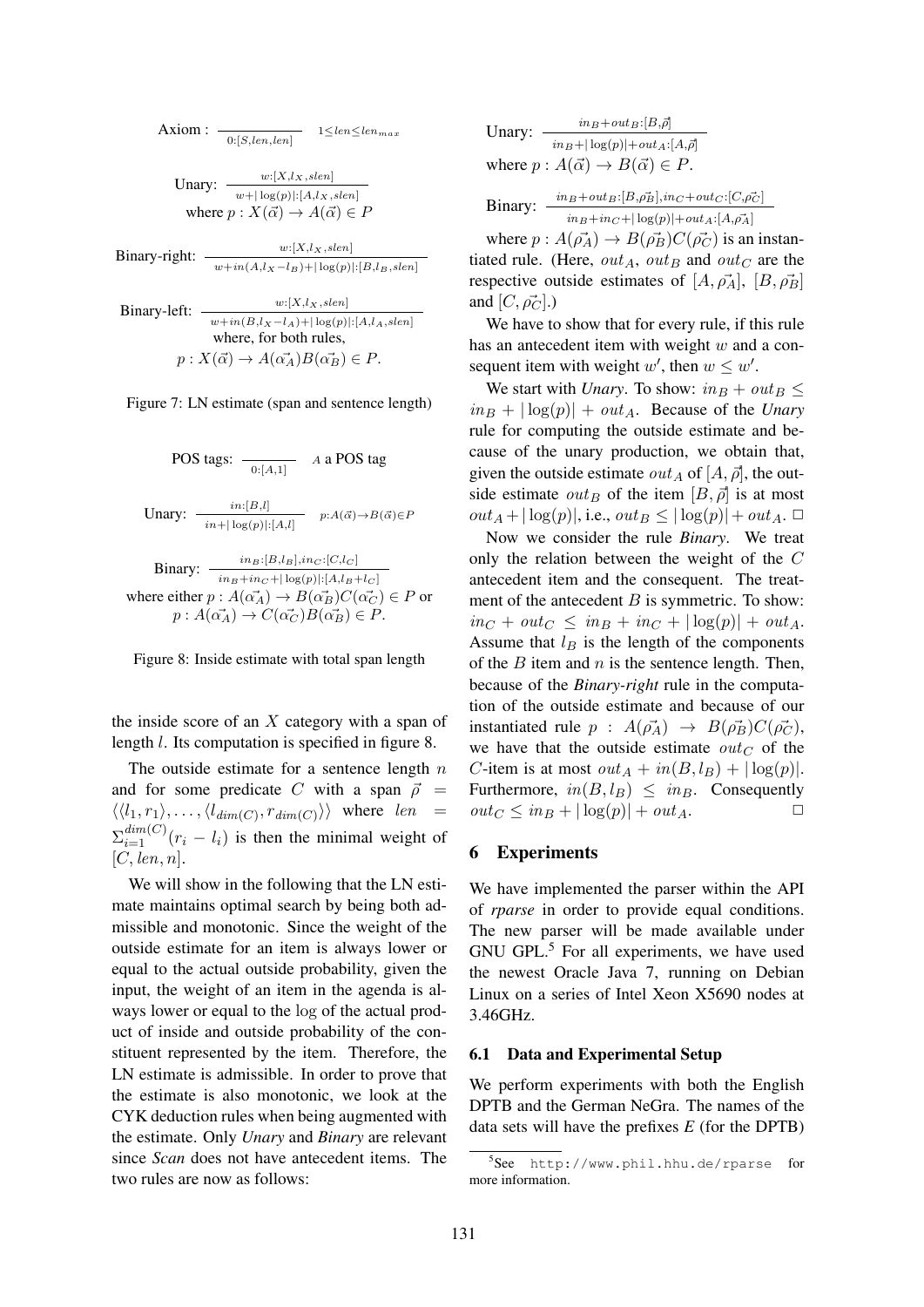and *G* (for NeGra). We create two versions of Ne-Gra in which we limit the sentence lengths to 30 and 40 words respectively and investigate the treebank after  $T_4$  (data set name suffix  $T$ ) (only for 30 words) and after  $T_1$  (data set name suffix O) (for 30 and 40 words). The names of the data sets are consequently: G30O (for the 30-word data set after  $T_1$ ) and G30T, resp. G40T (for the 30- and 40word data sets after  $T_4$ ). As for the DPTB, we create one data set E30 with a sentence length limit of 30. In E30, we reattach punctuation tokens as described in section 3.1. For training, resp. testing we use the first 90%, resp. the last 10% of each data set. The parser is provided with gold POS tags.

We extract PLCFRSs from our data sets as described before and binarize them using the optimal binarization algorithm from Kallmeyer (2010). For E30 we cannot resort to deterministic left-to-right binarization as done by Evang and Kallmeyer, since it results in a binarized grammar of fan-out three. Note that in general, given an unbinarized LCFRS production with a fan-out of two, finding a binarization which does not increase the fan-out cannot be guaranteed if its RHS has a length  $> 3$  (Gómez-Rodríguez et al., 2010; Rambow and Satta, 1999). However, with the optimal algorithm, we have not observed an increased fan-out in practice, neither for NeGra, nor for the DPTB. Figure 5 shows the occurrence counts of the 14 different production types in the binarized grammars of G30T and E30. For the choice of the remaining parsing parameters, we exploit the results of Maier (2012): We do not use unary rules during binarization and markovize the binarized grammars with  $v = 1$ ,  $h = 2$ .

# 6.2 Parsing Speed

We first investigate the speed of the new parser on both NeGra and the DPTB.

NeGra The upper graph in figure 9 shows the average parsing times of both parsers on G40T. The speed-up provided by the case-by-case strategy of the new parser is enormous. The average parsing time for a sentence of length 40 (a common upper length limit in PCFG parsing literature, see, e.g., Klein and Manning (2003)) drops from several hours with rparse to slightly under 3 minutes with the new parser. Note that the parsing complexity is not changed. The speed gain



Figure 9: Average parsing times and items for G40T



Figure 10: Average parsing times and items for E30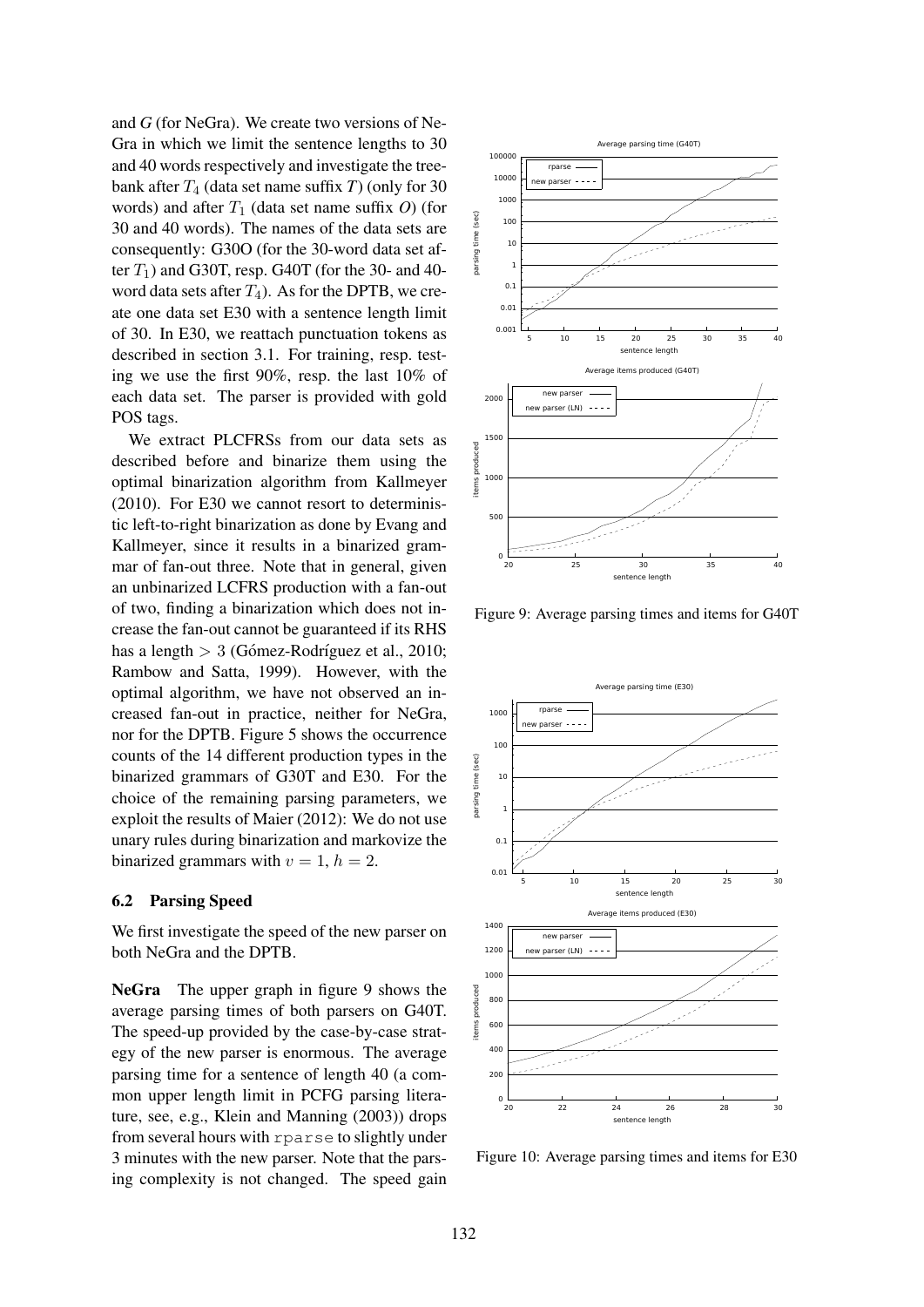|               | Precision | Recall | F٦   |
|---------------|-----------|--------|------|
| G30O          | 74.6      | 74.5   | 74.5 |
| G30T          | 71.8      | 71.7   | 71.8 |
| G30O-S        | 73.6      | 73.8   | 73.7 |
| <b>G30T-V</b> | 73.5      | 73.6   | 73.5 |

Table 2: Parsing results for NeGra

can be attributed to the fact that it is much cheaper to perform the simple integer comparisons of the specialized *Complete* rules (fig. 6) than to provide a comparison operation for range vectors of an arbitrary length (Maier, 2012, p. 176). This becomes more clear when regarding the pseudocode formulation of the similar case-by-case strategy of Kato et al. (2006).

As for the LN estimate, we can observe that it effectively reduces the number of items which are produced (cf. the lower graph in fig. 9). However, it has less effect than the estimates presented in previous work (Kallmeyer and Maier, 2010). This indicates that the context summary consisting of the sum of the span lengths and the total sentence length provides too few information. For  $(2, 2)$ -LCFRS, unlike for full LCFRS, the full SX estimate from Kallmeyer and Maier should be computable and should deliver better results. We postpone this to future work.

**DPTB** The upper graph in figure 10 shows the average parsing times for both parsers on E30. We can see that the speed gain with the new parser is similar to the one we obtain on NeGra. The behavior of the LN estimate is also similar to its behavior in the NeGra experiments (cf. the lower graph in fig. 10).

# 6.3 Output Quality

For the qualitative evaluation of the parser output, we use the extended evalb measure for PLCFRS (Maier, 2010). We report labeled precision, recall and  $F_1$ .

NeGra In order to investigate how the transformed treebank behaves compared to the unmodified treebank, we run rparse on G30O and the new parser on G30T. Intuitively, one might expect that the less flat annotation of the transformed treebank leads to better results (Rehbein and van Genabith, 2007), however, as can be seen in table 2, the results on G30T are worse. We can identify

two major reasons for this: The status of subjects and different types of verb phrases.

Subjects can be identified structurally in the transformed treebank, because they are attached below S while other arguments are part of the newly introduced VPs. In the original treebank, when disregarding grammatical functions (such as we do), subject NPs are indistinguishable from other NPs. In other words, with the transformed treebank, the parser must cope with the additional tasks of identifying subjects. We therefore produce a minimally modified version of G30O, G30O-S, in which subjects can be identified by node labels. In the original annotation, the edge label SB designates subjects. We rename all NPs with an SB edge to NP-SB. Subjects which consists only of a single word are attached directly to the sentence in the original annotation, we project them to a new single NP-SB node instead. The results get about 0.8 points worse (cf. tab. 2), reflecting the difficulty of the task.

Verb phrases also have a different status in the transformed treebank. While per definition in the original annotation, the VP label only designates non-finite VPs, in the transformed treebank, we have both finite and non-finite VPs. We therefore produce a modified version of G30T, G30T-V, in which we change the label of a VP to VPFIN if it has a finite lexical head. Similar linguistically motivated splits have successfully been used before (Maier, 2010). It turns out that the results for G30T-V and G30O-S lie very close together (again cf. tab. 2).

DPTB For the sake of completeness we report the results for the DPTB as well. On E30, we obtain LP 76.15, LR 70.94, and therefore a  $LF<sub>1</sub>$ of 73.45. Our parameter settings have not been tried before on the DPTB (Evang, 2011; Evang and Kallmeyer, 2011), therefore there are no previous result to compare to.

# 7 Conclusion

The goal of this paper on data-driven PLCFRS parsing was to show that by restricting the block degree of trees used for grammar extraction, resp. the fan-out of the resulting grammars to two, (i) one can express almost all the information contained in the discontinuous treebank annotation of NeGra and the DPTB, and (ii) one obtains a parser which is much faster than a parser for general